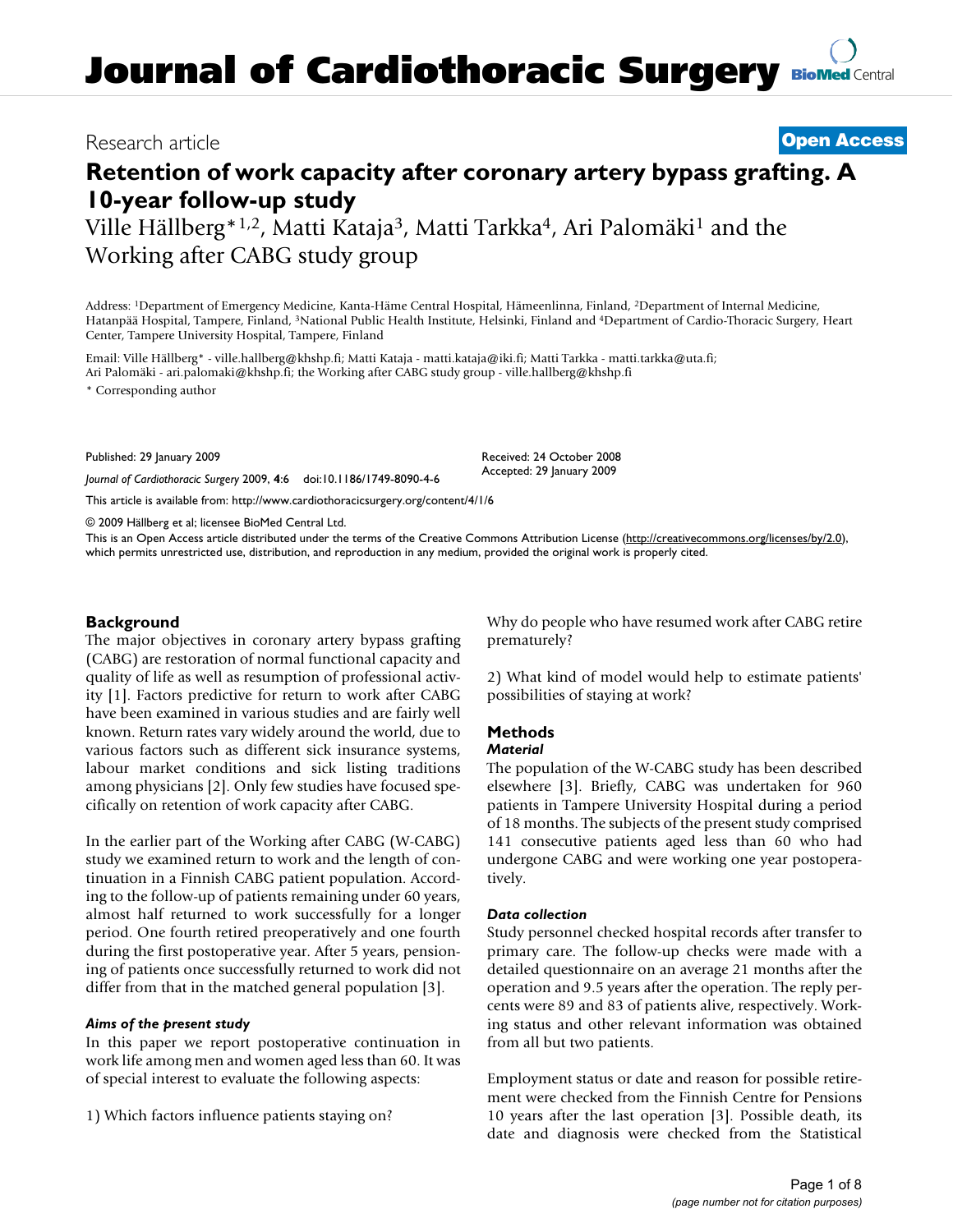Office of Finland. The study was approved by the Ethics Committee of Tampere University Hospital.

## *Statistical methods*

Categorical variables were tested using chi-square test and Wilcoxon rank test (Return to work vs. pre-, peri- and immediate postoperative medical data, education, type of work, preoperative pensioning, patients' social situation and lifestyle elements such as exercise habits and smoking).

## *Bayesian analysis*

A stepwise Bayesian approach was used in multivariate analysis to determine posterior probabilities and likelihood ratios and to ascertain the sensitivity and specificity of the rule [4-8]. The model was calculated taking into account all patients under 60 and working one year after CABG.

## *Theory*

The Bayesian approach states how posterior probability of diagnosis D given symptom × is calculated using the prior probability of diagnosis D and its absence. These show how common the diagnosis D and its absence are in the population. The probabilities of symptoms given the diagnosis and its absence are commonly estimated by their frequencies in learning material [6,7].

In the case of a two-valued outcome, the Bayesian approach is commonly developed to give a **likelihood ratio** (probability of × given diagnosis D divided by probability of  $\times$  given absence of diagnosis D). The likelihood ratio (L) of a set of observed symptoms or properties xi is written as the product of the probability ratios of each xi, also known in epidemiology as risk ratios.

The posterior probability of a given set of observations is calculated by dividing the likelihood ratio by "one plus likelihood ratio". Percentage is obtained by multiplying by 100.

## *Derivation of indices*

One of the authors (MK) has developed an optimization procedure to facilitate the Bayesian analysis. The program goes through all variables given by the parameters and selects first only one variable which will best predict the selected outcome, staying at work over the median in our study. The program then goes through all the remaining variables and selects as second variable that which will best predict the outcome together with the first variable.

Adding one variable after another to the model, the program goes through all the variables. If there are variables which correlate with each other the program selects the best predictor and ignores others. The optimum is the number of variables which together give the smallest failure rate (maximum sum of sensitivity and specificity) in the study group. Usually the optimum does not include all given variables. Ultimately the program provides the best combination of variables which will most accurately predict the outcome.

The program gives the critical area for the total risk index, where the numbers of false-negative and false-positive results are minimal. It also calculates a Receiver Operating Characteristics (ROC) curve. It gives a graphic representation of the relationship between true-positive and falsepositive rates and can be used to study the effect of changing the decision rule. The area under the ROC curve is commonly used to measure the predictive power of a statistical model [8].

## **Results**

## *Study population*

The study population comprised 141 CABG patients, 12 women and 129 men who were working one year postoperatively. Their demographic data and work classification are shown in Table 1. Clinical characteristics and severity of coronary heart disease are compiled in Table 2. Besides CABG an aortic valve replacement was carried out for one patient (male, age 52 years). Four patients had been pensioned before the operation and returned to work after CABG, 137 had been preoperatively at most on short-term sick pay.

## *Continuation at work after CABG*

The yearly employment status (full-time or part-time work) gradually decreased in men from 100% to 85% (n  $= 95$ ) in five years. Correspondingly, it was 73% (n = 49) ten years postoperatively. The results for women were affected by their small number ( $n = 7$  five years and  $n = 3$ ten years postoperatively) (Figure 1). Altogether 76% of patients aged < 60 years were still working 10 years after CABG.

All 141 patients were younger than 60 one year after CABG. Twenty-six of them (17%) retired on disability pension before the age of 60, the main reason being cardiac condition in 16 cases. Ten patients retired for other reasons (stroke, pulmonary embolism, psychiatric and musculoskeletal disorders). During the follow-up, a total of 15 CABG patients retired to adjusted old-age pension at the age of 57 – 60 mainly for non-medical reasons. Half of them retired 1 to 2 years after CABG.

## *Model of continuation at work*

## *Results of univariate analysis*

In univariate analysis, the three most significant factors (p < 0.001) affecting staying on were patients' age at the time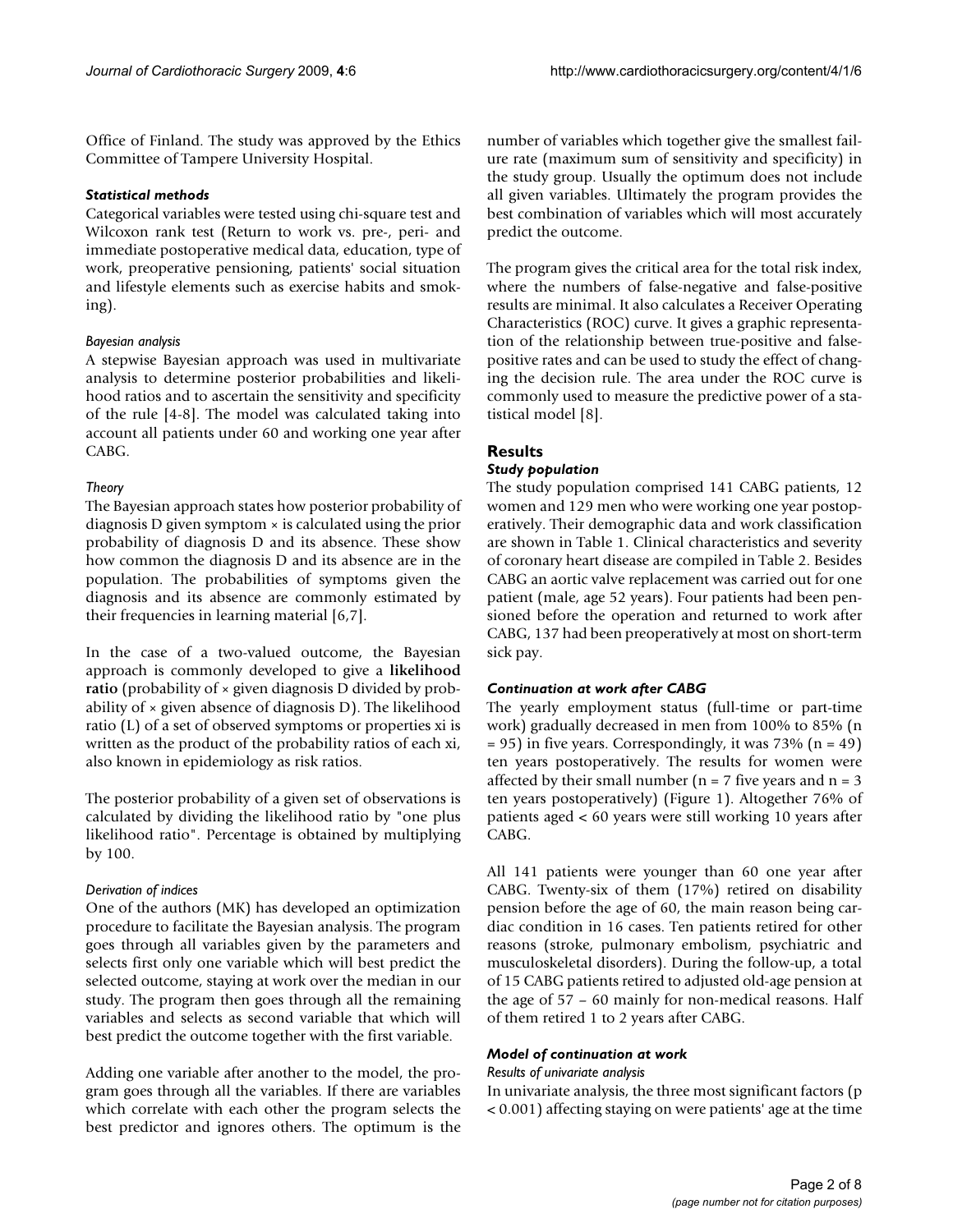|                          | Female $(n = 12)$<br>% | Male ( $n = 129$ )<br>% | All $(n = 141)$<br>% |
|--------------------------|------------------------|-------------------------|----------------------|
| Age                      |                        |                         |                      |
| < 50                     | 33                     | 41                      | 40                   |
| $50 - 54$                | 33                     | 35                      | 35                   |
| $55 - 59$                | 33                     | 24                      | 25                   |
| <b>Education</b>         |                        |                         |                      |
| Less than high school    | 80                     | 68                      | 69                   |
| High school graduate     | 0                      | 22                      | 20                   |
| College graduate         | 20                     | 10                      | $\mathbf{H}$         |
| Job classification       |                        |                         |                      |
| Manual worker            | 25                     | 46                      | 44                   |
| Employee lower level     | 12                     | 17                      | 17                   |
| Employee higher level    | 25                     | 16                      | 17                   |
| Farmer                   | $\mathbf 0$            | 5                       | 4                    |
| Employer or entrepreneur | 38                     | 16                      | 18                   |

#### **Table 1: Demographic data and job classification at the time of CABG**

of the operation, preoperative working status and patients' height.

Other factors describing different aspects of patients' medical condition and social situation evinced some lesser correlation with continuing to work. Some were related to preoperative conditions such as kidney function, some others to the extent of cardiovascular disease or postoperative well-being (NYHA class, nitrogen use and subjective well-being when compared to preoperative condition). Patients' size was shown not only by patients' height but also by sex and weight. Other factors described diabetic

**Table 2: Clinical characteristics and severity of coronary heart disease before CABG**

|                             | Female $(n = 12)$ | Male ( $n = 129$ ) | All $(n = 141)$ |  |  |
|-----------------------------|-------------------|--------------------|-----------------|--|--|
|                             | ℅                 | %                  | %               |  |  |
| <b>Concomitant diseases</b> |                   |                    |                 |  |  |
| Hypertension                | 83                | 33                 | 38              |  |  |
| Hypercholesterolemia        | 90                | 91                 | 91              |  |  |
| Diabetes mellitus           | 25                | 4                  | 6               |  |  |
| Previous MI                 | 70                | 61                 | 62              |  |  |
| Previous TIA or stroke      | 0                 | 3                  | 3               |  |  |
| Intermittent claudication   | 0                 | 4                  | 3               |  |  |
| <b>Smoking</b>              |                   |                    |                 |  |  |
| Previous                    | 30                | 60                 | 58              |  |  |
| Current                     | 20                | 15                 | 16              |  |  |
| <b>Cardiac function</b>     |                   |                    |                 |  |  |
| EF 35 to < 50%              | 9                 | 7                  | 7               |  |  |
| EF < 35%                    | 0                 | 3                  | 3               |  |  |
| NYHA II                     | 17                | 20                 | 20              |  |  |
| NYHA III                    | 58                | 64                 | 63              |  |  |
| <b>NYHA IV</b>              | 25                | 16                 | 17              |  |  |
| <b>Severity of CHD</b>      |                   |                    |                 |  |  |
| Three-vessel disease        | 33                | 48                 | 47              |  |  |
| Left main disease           | 8                 | 10                 | 10              |  |  |
| Elective operation          | 91                | 86                 | 87              |  |  |
| Urgent operation            | 9                 | 12                 | П               |  |  |
| Emergency operation         | 0                 | $\overline{2}$     | $\overline{2}$  |  |  |

(MI = myocardial infarct, TIA = transient ischemic attack, EF = ejection fraction, NYHA = angina pectoris symptoms according to New York Heart Association, CHD = coronary heart disease)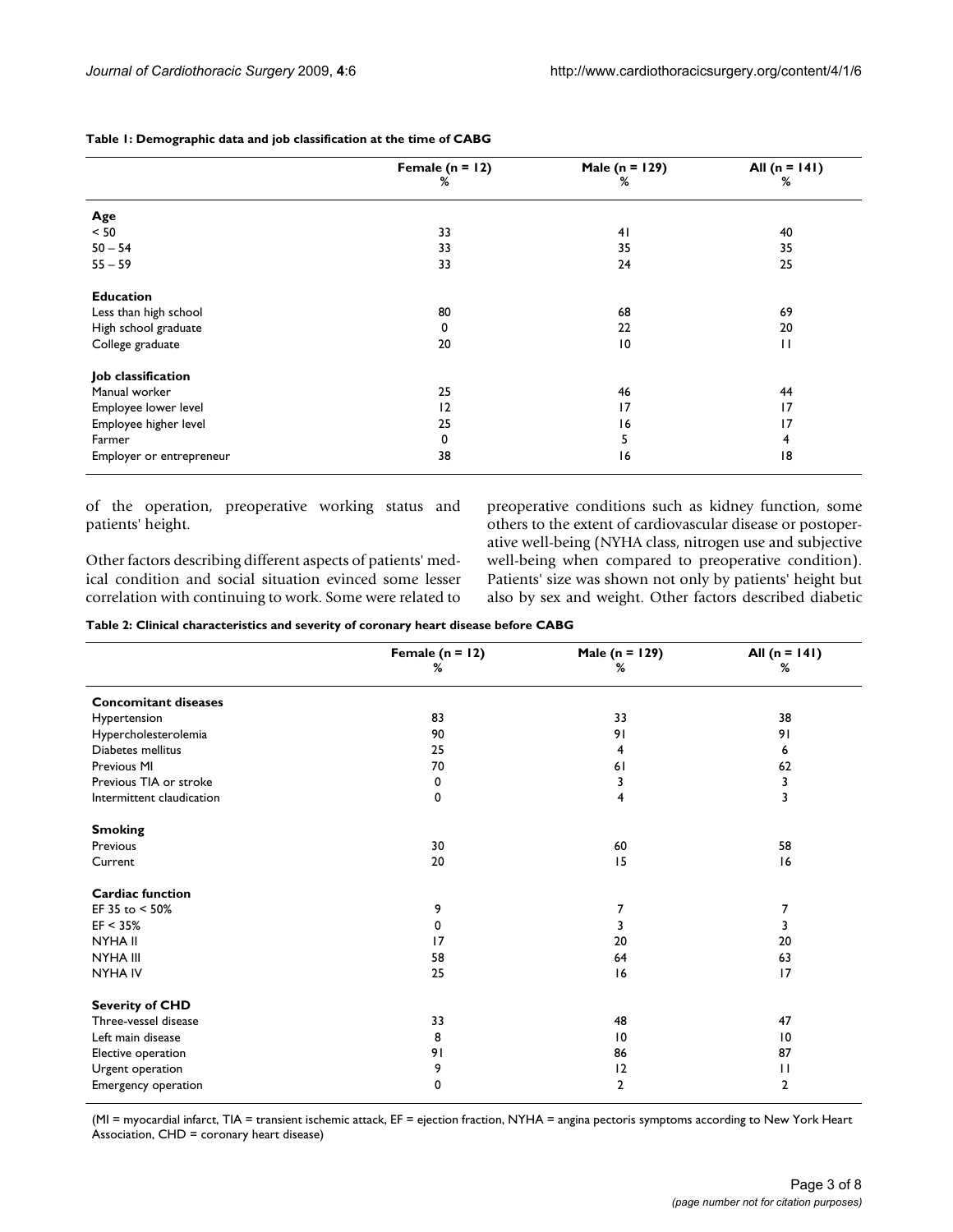

#### 1993 1994 1995 1996 1997 1998 1999 2000 2001 2002 2003

## **Figure 1**

**Postoperative employment status at the end of each calendar year**. A 10-year follow-up of originally 141 patients, who were working one year postoperatively and remained under 60 during the follow-up. Deceased persons, altogether eight, are excluded. X-axis: Calendar years. Y-axis: Percentages of patients working at the end of each calendar year. Blue line: men, red line: women

burden (body mass index or diagnosed type 2 diabetes mellitus), overall physical activity (daily walking distance, walking restrictions and frequency of participation in household work) and social situation, e.g. patients' marital status.

## *Results of multivariate analysis*

When forming the model for remaining at work by multivariate Bayesian analysis, we compared several patterns of the factors presented above. Finally, patient's younger age at the time of CABG was selected as the best predictor for continuation at work. The best balanced and most useful model also included the following factors: postoperative cardiac symptoms, patients height, marital status, diabetes mellitus and participation in household work (Table 3).

As an example, we have a 52 year old married patient, who does not participate in household work. He/she is 176 cm of height and is not suffering from diabetes or postoperative cardiac symptoms. Hence, the total likelihood ratio of remaining at work is  $1.24 \times 1.80 \times 0.93 \times$  $1.03 \times 0.58 = 1.24$ . According to the model  $[100 * LR]$ (1+LR)], we get 55% probability of remaining at work for at least six years. If our patient would be an active person for example participating into the household work, his/ hers total likelihood ratio of remaining at work for at least six years would increase to  $1.24 \times 1.80 \times 0.93 \times 1.03 \times$ 1.25 = 2.67 and thus his/hers probability were 73%.

The ability of the model to predict continuation was analyzed in annual time intervals throughout the 10-year postoperative follow-up. In this population the total error rate was 14% to 26% (Fig 2). The corresponding ROC curves are shown in Fig. 3.

## **Discussion**

## *Principal findings*

In this paper we present a model for estimating patients' possibilities to remain in work after CABG. We also report that 73% of men who returned to work postoperatively and were aged less than 60 years were still working 10 years later. The number of women was not large enough for scrutinized statistical comparison, but their continuation at work resembled that of men.

## *Strengths and weaknesses of the study*

To the best of our knowledge this study represents the longest follow-up of CABG patients' retention of work capacity. We analyzed data on all consecutive patients operated over a period of 18 months. Their urban and rural domiciles comprise more than 20% of the inhabitants of the country, thus well representing the Finnish population.

The study was commenced with a retrospective analysis of patient records. In addition, written patient questionnaires and telephone contacts were used. Follow-up data on pensioning and mortality were verified from national archives, which in Finland are particularly precise. Even after these measures some postoperative data, for instance in patient questionnaires, were missing.

Our study population was only 141 patients. In general, relevant long-term follow-up data on CABG patients' working status are somewhat difficult to obtain by reason of the relatively high age of the patients operated. Especially the female population was very small, and the interpretation of its postoperative work activity must be made very carefully. We therefore treated men and women as one group when forming the model. On the other hand, patients' uniformity in respect of age and burden of diseases made it easier to make significant calculations also from a fairly small material.

When building the model, possibly relevant parameters had first to be selected by univariate analysis. At this stage some, again, had to be left out owing to insufficiency of material. Some factors were not selected due to their low prevalence in the population studied. Of variables describing different aspects of the same feature, only the best was selected for the model.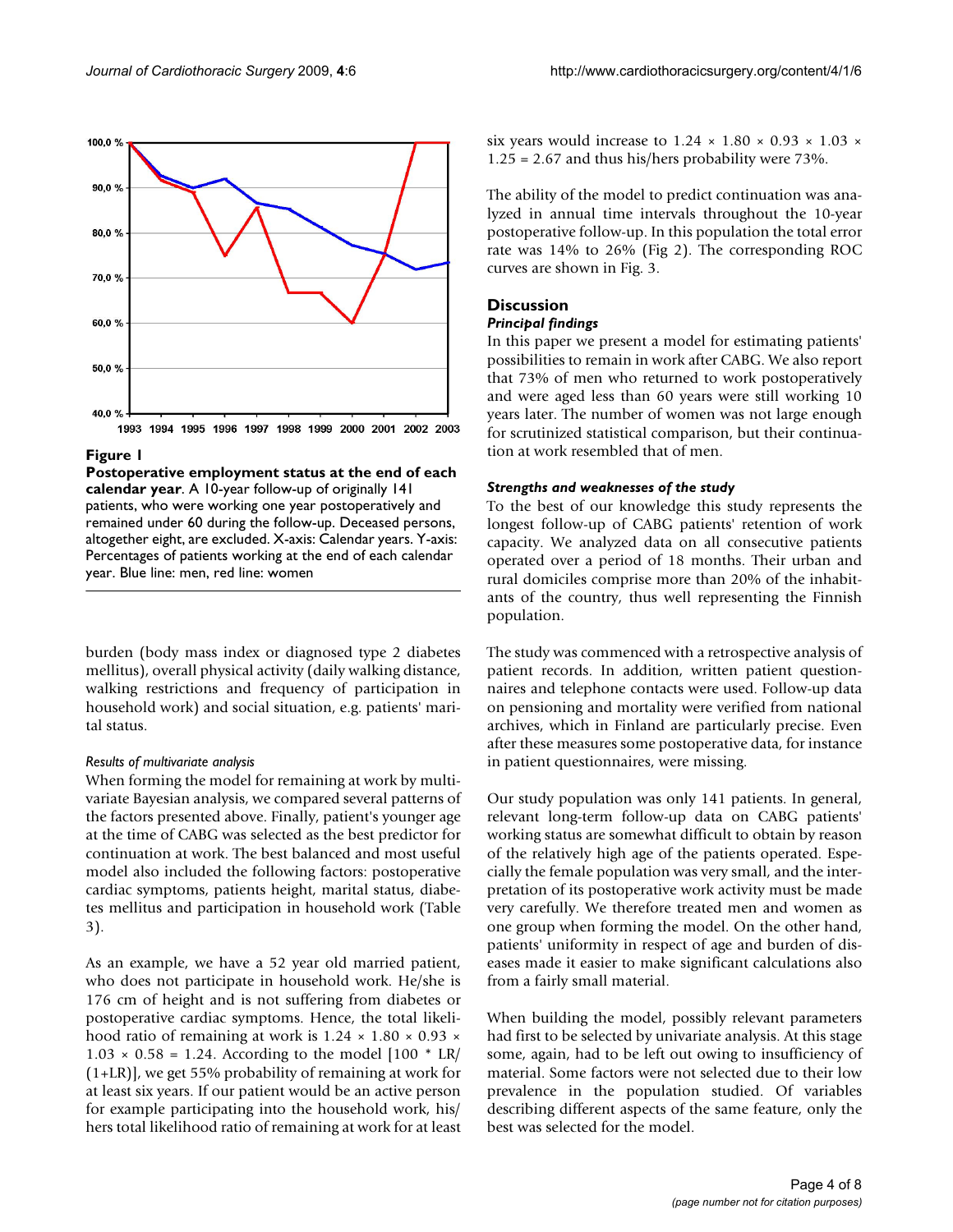**Table 3: The probability of remaining at work for at least three, six and nine years**

| Variable                           | Over 3 years    | Over 6 years | Over 9 years<br>$(n = 59)$ |  |
|------------------------------------|-----------------|--------------|----------------------------|--|
|                                    | $(n = 119)$     | $(n = 92)$   |                            |  |
| I. Age at the time of CABG         |                 |              |                            |  |
| $\leq 50$                          | $LR = 6.54$     | $LR = 3.25$  | $LR = 2.42$                |  |
| $50 - 54$                          | $LR = 3.80$     | $LR = 1.24$  | $(LR = 0.20)$              |  |
| $\geq 55$                          | $LR = 0.68$     | $LR = 0.37$  | $(LR = 0.01)$              |  |
| 2. Postoperative cardiac symptoms  |                 |              |                            |  |
| No                                 | $LR = 1.11$     |              | $LR = 1.08$                |  |
| Yes                                | $LR = 0.51$     |              | $LR = 0.51$                |  |
| 3. Height                          |                 |              |                            |  |
| < 175                              | $LR = 0.59$     | $LR = 0.58$  |                            |  |
| $175 - 179$                        | $LR = 1.43$     | $LR = 1.80$  |                            |  |
| $180 -$                            | $LR = 6.29$     | $LR = 2.13$  |                            |  |
| 4. Being married                   |                 |              |                            |  |
| No                                 | $LR = 3.51$     | $LR = 1.60$  | $LR = 1.14$                |  |
| Yes                                | $LR = 0.88$     | $LR = 0.93$  | $LR = 0.98$                |  |
| 5. Diagnosed DM                    |                 |              |                            |  |
| No                                 | $LR = 0.92$     | $LR = 1.03$  | $LR = 1.04$                |  |
| Yes                                | $LR = 2.59$     | $LR = 0.80$  | $LR = 0.70$                |  |
| 6. Participation in household work |                 |              |                            |  |
| Daily                              |                 | $LR = 1.25$  | $LR = 1.26$                |  |
| Less often                         |                 | $LR = 0.58$  | $LR = 0.51$                |  |
| <b>Precision of the model</b>      |                 |              |                            |  |
| <b>False-Positive</b>              | $\overline{10}$ | 18           | 15                         |  |
| <b>False-Negative</b>              | 9               | 17           | 13                         |  |
| <b>Sensitivity</b>                 | 55%             | 63%          | 82%                        |  |
| <b>Specificity</b>                 | 92%             | 82%          | 78%                        |  |
| <b>Correct predictions</b>         | 86%             | 75%          | 80%                        |  |

In this model, the individual probability of remaining at work (calculated one year postoperatively) is as follows:

The patient's likelihood ratio (**LR**) of each of six characteristics is multiplied. The greater LR, the better is the possibility of remaining at work. If the total LR is greater than 1.00, the probability of remaining at work is more than 50% for the given time (3 y, 6 y, or 9 y). Patients in age groups marked in parenthesis may remain at work for over the age of 60.

LR may be expressed as probability as follows:  $p = 100 * LR/(1+LR)$ .

The Bayesian approach in multivariate analysis was used in view of its ability to analyze partly incomplete material from questionnaires. In this study it also seemed to be more illustrative than logistic calculations based on an iterative process.

## *Retirement before the age of sixty*

Three quarters of the patients less than 60 were in working life ten years after CABG (Fig. 1). The difference seen between genders was evidently induced by the small number of women returning to work postoperatively and working until the age of 60.

Some of the retired patients had evident worsening of cardiac disease after the initial CABG. However, the majority of patients in this group were pensioned off because of a wide range of postoperative problems not necessarily related to coronary insufficiency. Of retirees aged less than 60 who resumed work 27% were pensioned during the first follow-up year. This may reflect the early retirement and disability pensioning system in Finland, which favours working attempts after CABG before obtaining a pension.

#### *Results in relation to other studies*

Only a few published studies have evaluated continuation at work over a longer follow-up. None has introduced a model for remaining in work. However, it is possible to make some comparisons with shorter follow-up studies of two to five years which describe retention of working capacity after CABG. Skinner et al. have introduced a British material of originally 343 CABG patients [9]. At fiveyear follow-up the most important factors for continuation were younger age at the time of operation, male sex,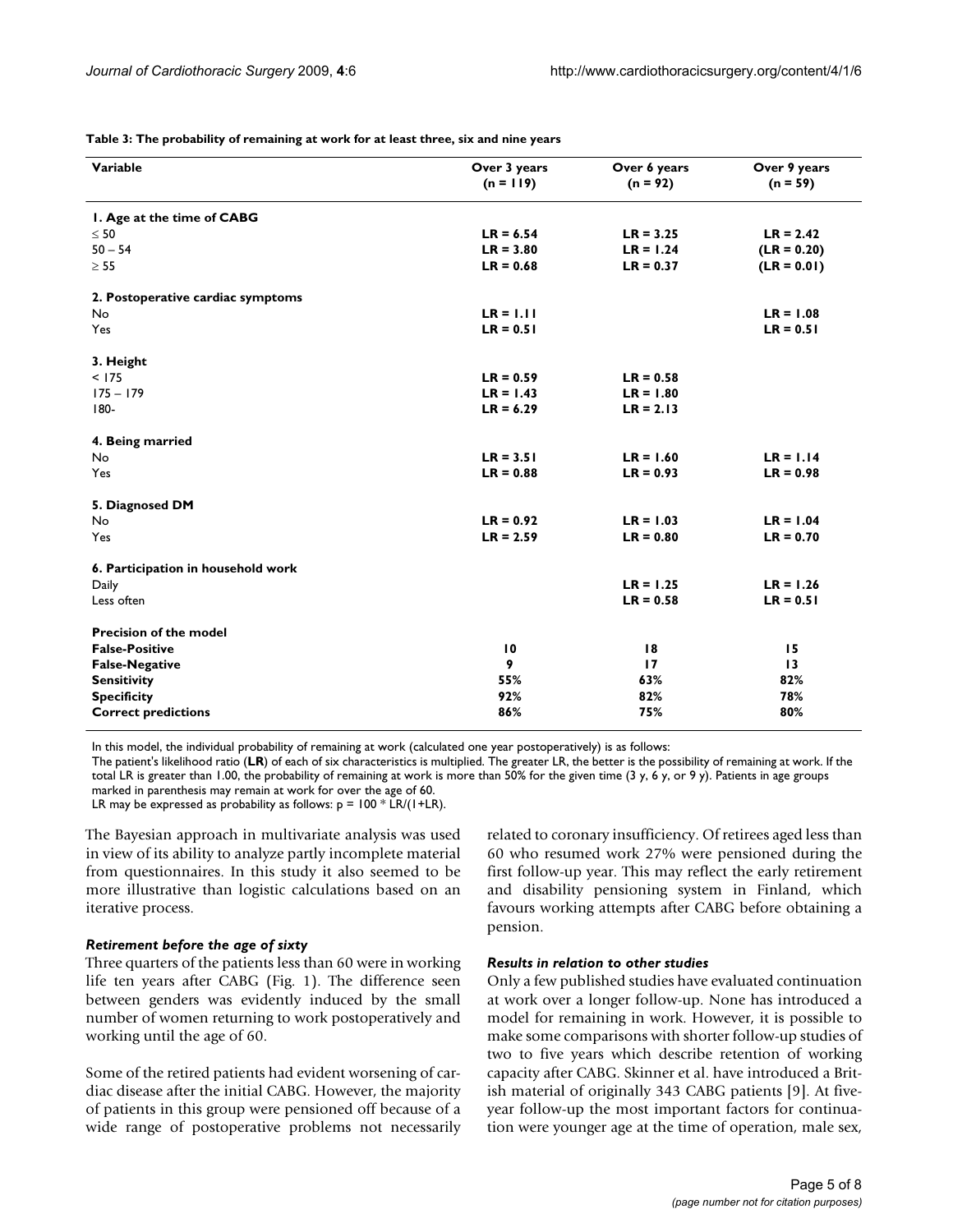

| Target<br>staying at work | $> 2 \text{ yr}$ | $>$ 3 yr | $> 4 \text{ yr}$ | $> 5 \text{ yr}$ | $> 6 \text{ yr}$ | $> 7 \text{ yr}$ | $> 8 \text{ yr}$ | $> 9$ yr | $> 10$ yr |
|---------------------------|------------------|----------|------------------|------------------|------------------|------------------|------------------|----------|-----------|
| Positive                  | 128              | 119      | 111              | 101              | 92               | 80               | 68               | 59       | 56        |
| False-Positive            | 6                | 10       | 16               | 20               | 18               | 18               | 21               | 15       | 15        |
| False-Negative            | 14               | 9        | 9                | 12               | 17               | 19               | 12               | 13       | 10        |
| Specificity%              | 54               | 55       | 47               | 50               | 63               | 71               | 71               | 82       | 82        |
| Sensitivity%              | 89               | 92       | 92               | 88               | 82               | 76               | 82               | 78       | 82        |
| Total error rate%         | 14               | 14       | 18               | 23               | 25               | 26               | 23               | 20       | 18        |
|                           |                  |          |                  |                  |                  |                  |                  |          |           |

The model correctly predicts 74 % to 86 % of patients' remaining at work depending on the time group (years after CABG)

## Figure 2 **The ability of the model to predict remaining at work**.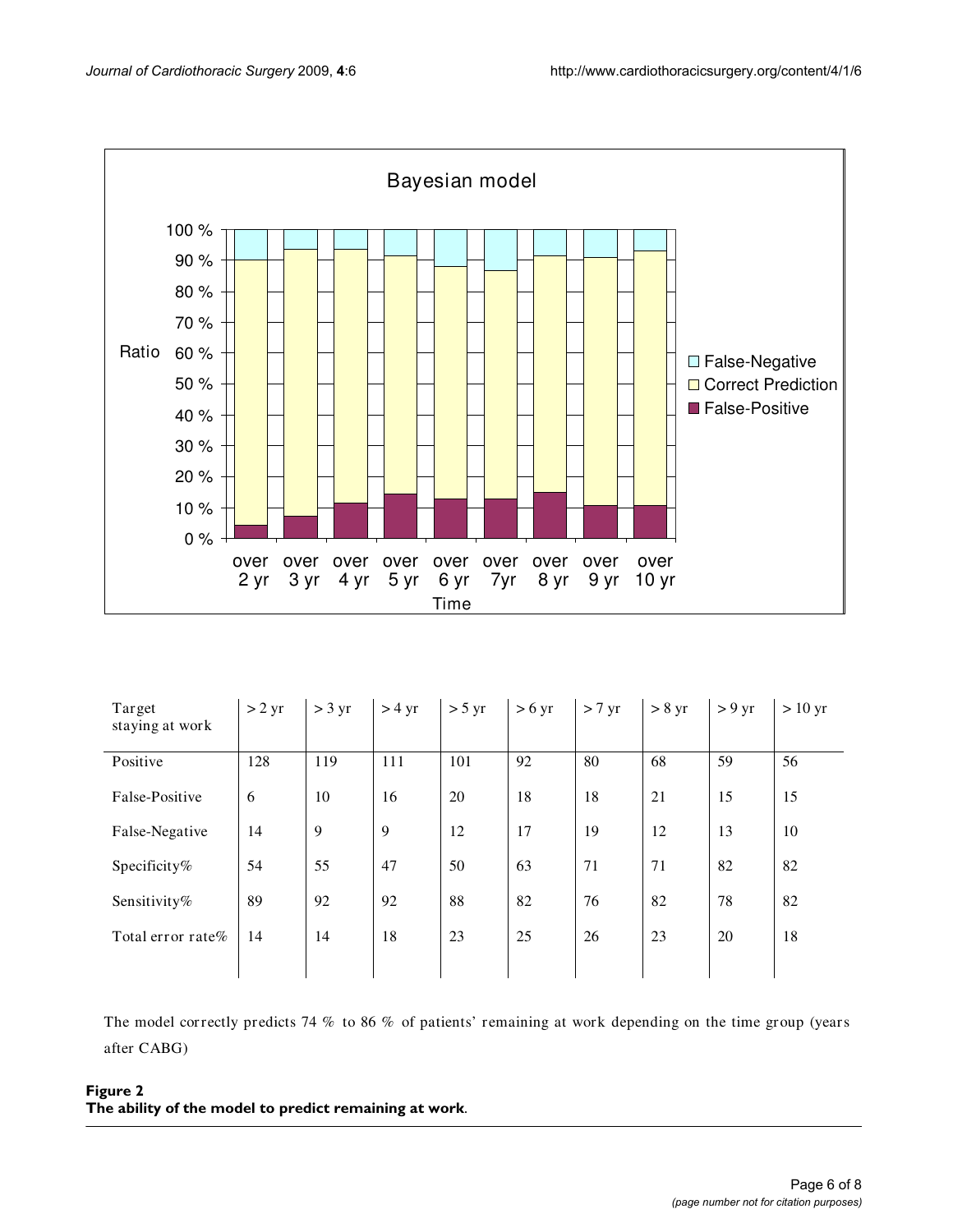

ROC curves in three models

Figure 3 **ROC curves of the ability of the model to predict remaining at work**.

preoperative working and freedom from postoperative angina symptoms. Hlatky et al. have presented an American material of 409 patients with either CABG or PCI [10]. Long-term employment did not differ significantly between these groups. The authors also found that predictors of longer working postoperatively were younger age at the time of the operation and preoperative full-time work, but also a single private source of medical insurance, which would indicate the importance of social factors. Left ventricular function appeared as a single medical factor. In the RITA trial [11], over 1000 patients were randomized either to CABG or PCI. Factors predicting working two years postoperatively were positive preoperative working status, younger age and male gender.

In the present study the model of continuation in work included patients' age and height, postoperative cardiac symptoms, diabetes, patients' matrimonial status and participation in household work.

In previous CABG studies age has been the most important predictor of continuing at work. As in the present study absence of postoperative cardiac symptoms was important in remaining at work also in a study by Skinner et al. [9]. Cardiac condition was also found in an earlier Finnish material to be the most important reason for not working five years postoperatively [12]. Patient's height is closely related to sex, which has been found to be a predictor of return [13]. Also diabetes mellitus has emerged as a negative predictor for return but it is also associated with a poorer long-term outcome after CABG [14,15]. In this context it is quite logical that these were selected for the present model of resumption.

In our model it would appear that diabetes favours working for three to five years postoperatively. This is coincidentally caused by the small number of diabetics in this group (one patient).

Finland, like many other European countries, has a national medical insurance system and thus insurance issues did not affect remaining at work. Probably for the same reason type of work likewise did not influence remaining at work.

Being married often constitutes a form of social and financial security. Vice versa, being unmarried might accentuate the importance of daily work as both social and financial protection. Participation in household work was in our material associated with other physical activities such as daily walking distance and exercise habits (data not shown). This may thus be considered as one dimension of physically active life. Preoperative working status was not selected into our model, since almost all patients were working or only on short-term sick leave preoperatively.